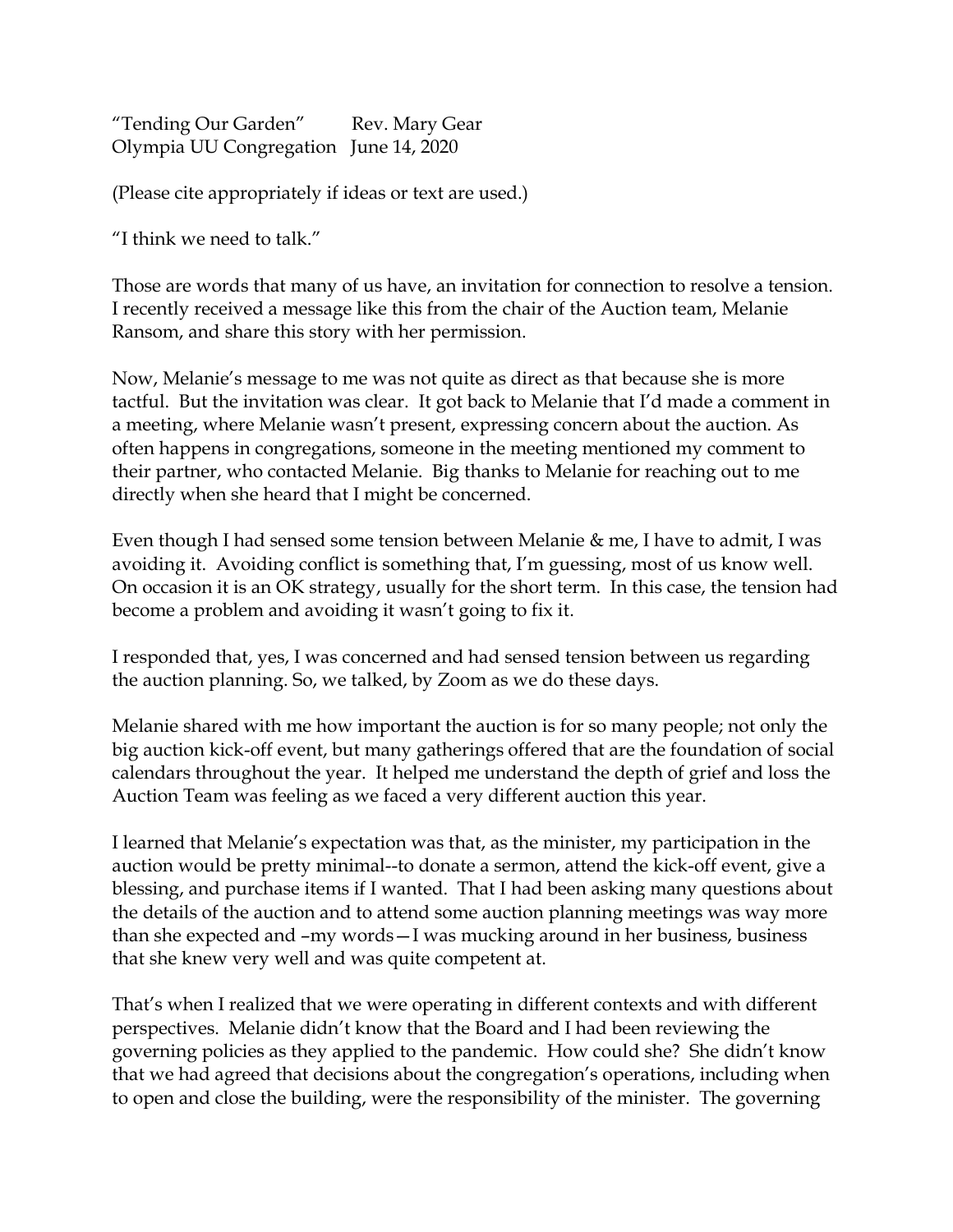policies direct that the minister will not cause any unsafe conditions for the congregation or the staff.

So yes, I was asking lots of questions about the auction, but not because I wanted to be involved in directing or micromanaging. I was trying to make an informed decision about whether or not the auction could even happen safely. I'd never experienced the auction here. How would I know how it works?

So, I shared my perspective and the responsibility that I carried. I apologized for not making this clear up front. I thanked Melanie for reaching out to me in the first place and for being willing to have the discussion. We ended knowing each other, and ourselves, a bit better and most importantly, building a relationship for working together toward the OUUC mission.

And, have you heard—there's an amazing on-line auction happening? Gratitude to Melanie and the Auction Team for their great work!

These past weeks, I've been reflecting on my first year serving as your settled minister. Last October our stewardship drive theme was "Planting Seed, Growing Love." I have experienced much love in my time with you so far. John and I have been warmly welcomed, a welcome that began last Summer before we even arrived in Olympia. We have been building a relationship, minister and congregation, a collective and individuals. I am very grateful that we had several months to get to know each other in person before we pivoted to on-line church. And, I have experienced the love of this congregation as you care for each other and for our wider community. Growing love for sure.

There were many seeds planted and growing when I arrived here. Many of you had fond memories of your ministry with Arthur and were ready to welcome a new settled minister. There were important congregational traditions, like the auction and Books, Brownies and Beans. There were social groups and covenant circles, formal and informal gatherings of community members creating connection. Plenty of seedlings and mature plants growing and thriving.

I tell the story about the conversation between Melanie and me because it highlights some of the seeds that are still underground or barely sprouted, waiting for some tending. One of those seeds grows a culture of healthy and generative conflict transformation.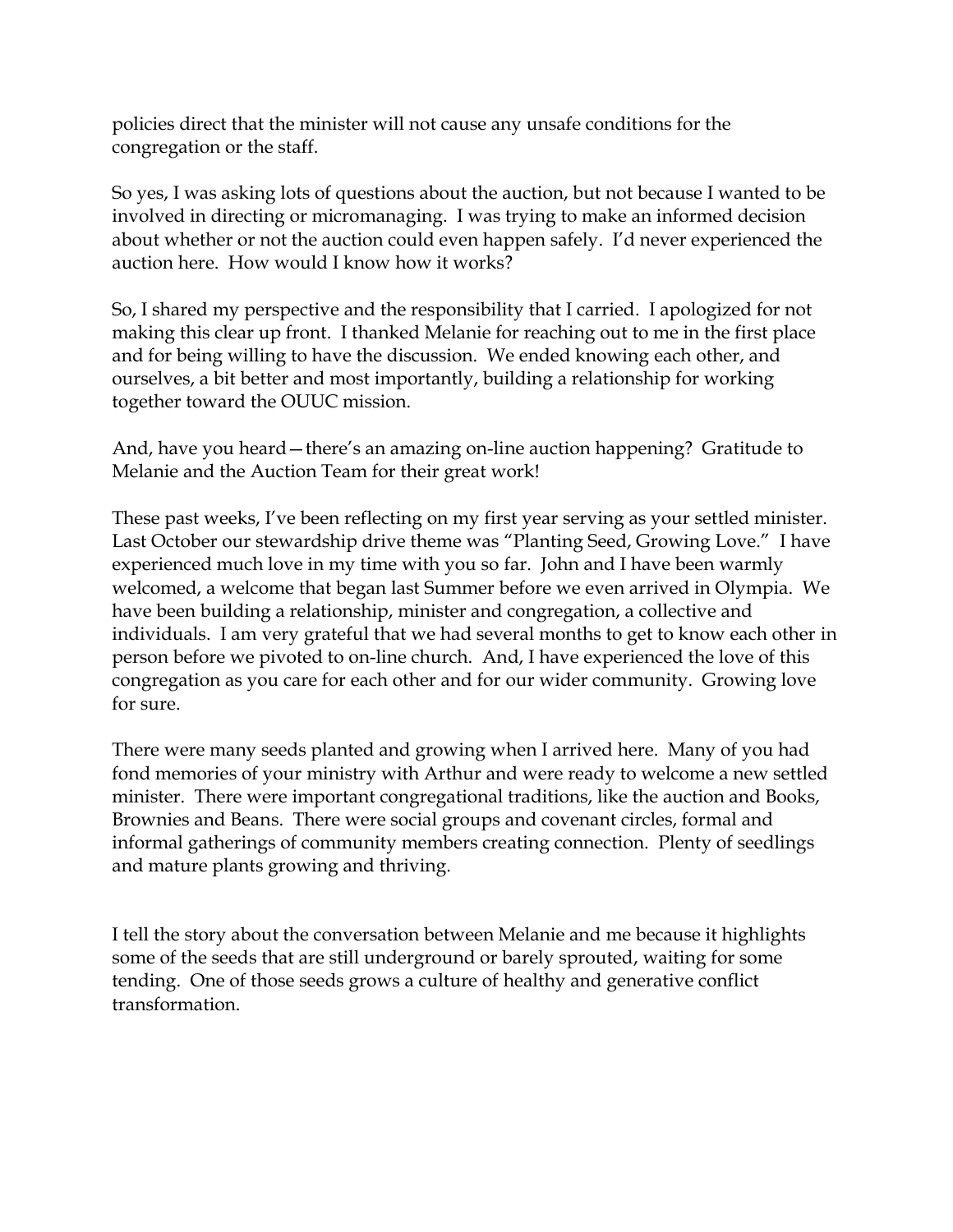Ours is a covenantal, not a creedal faith. We don't tell each other what to believe, we make promises about how we will be together. The covenant for this congregation says that we recognize that conflict is normal and that we promise to speak with each other directly and honestly from a position of respect, kindness and love. Our work is to live into the aspiration of our covenant.

We are a conflict avoidant culture, especially here in the Pacific Northwest, and this congregation has tended to avoid addressing conflict directly. I recognize this here because I recognize it in myself. If the overwhelming participation in the Board's Listening Session last Saturday about a disruptive behavior policy is any indication, conflict is on your minds, too.

As part of the search process last Spring when you and I were checking each other out to see if we were a good match, I learned a bit about OUUC's history. Part of that history is that there have been three settled ministers before me: Sandra Lee, Arthur Veini and Thomas Perchlick. The other ministers who have served here have been short term, contract ministers. And, every one of the three previous settled ministers ended their service here in conflict. Sometimes conflict was the cause of their leaving, sometimes there was conflict that resulted from their leaving, and sometimes the conflict took its toll in other ways. The vibrations from those conflicts still ripple through this congregation; I felt it when I candidated with you and I feel them now.

You might imagine that, from a minister's perspective, given that history, accepting a call to serve this congregation might be a tiny bit daunting. And, I want to remind you that I said "yes" to your call with my eyes as open as they could be, and my heart and arms wide-open. And, we have some work to do to understand this history, how it lives now, and how we can build a better future. I am eager to do this work together.

Another seedling waiting for some care is the covenant that we make regarding our governance, or how we agree to share power, responsibility and authority. No matter what we call it, how we allocate power and how we operate, must reflect our values and principles. And, like any covenant, our governance isn't just words on paper. It's how we live it. Over these past 6 years, OUUC has undergone big changes in organizational structure and governance. There are some things written down. Our job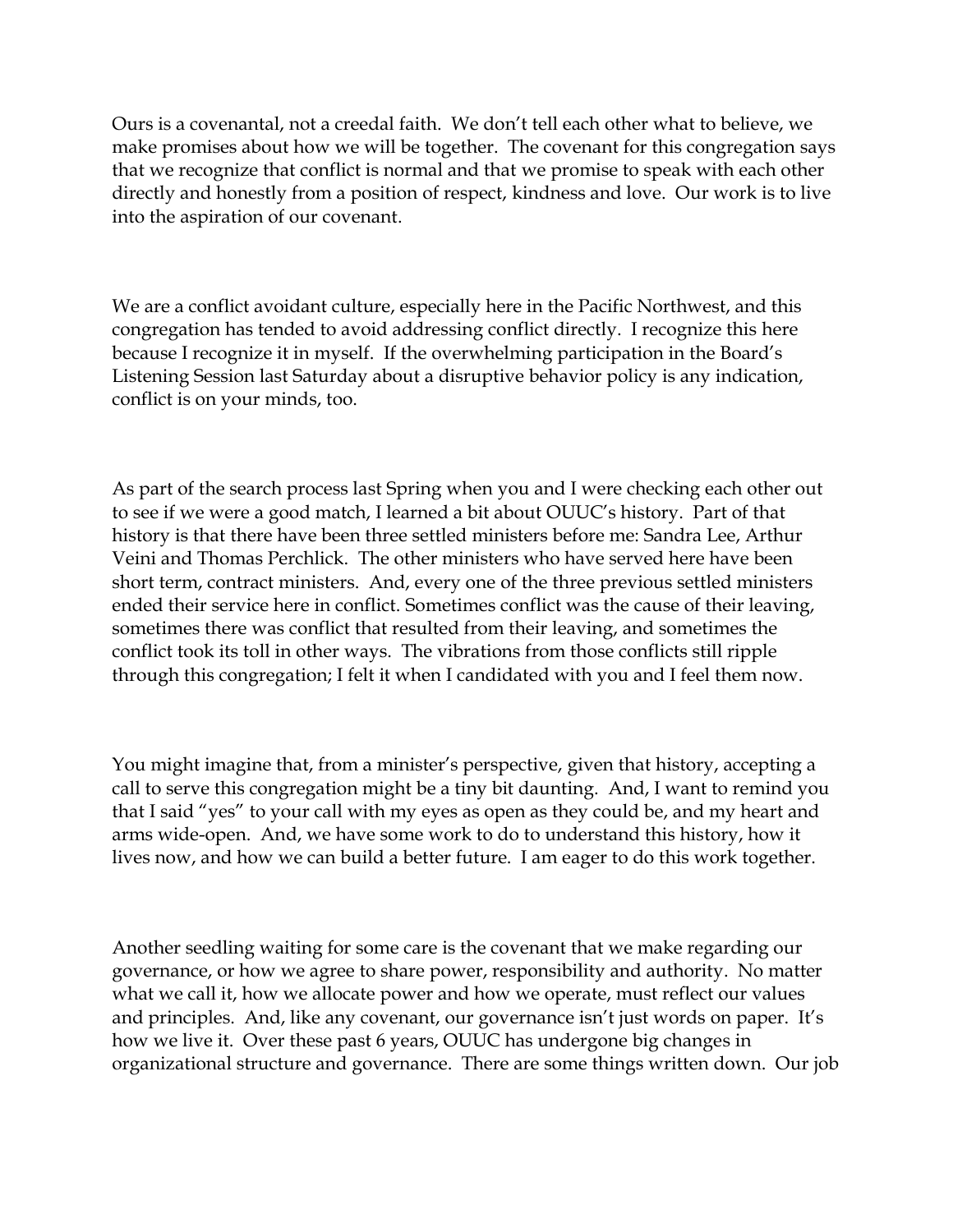now is to experience how we actually work together toward the OUUC mission, sharing power and authority in service to something greater.

The other seedling waiting to be nurtured has to do with the future. In my year with you I have heard a hunger for a unifying mission, a sense of unity and purpose. In that hunger, I hear these big questions, "Who are we and why are we here?" Those questions take on new meaning now in the midst of the global pandemic and a renewed national call for reckoning with our racial divide. Who are we now? What is our purpose, now?

One of the tasks of religious community is to offer support as we wrestle with big questions, as individuals and as a community. Many of us are wrestling with big questions in our lives. We are wrestling with big questions as a faith tradition. For example, on Thursday I participated on a Zoom call with over 500 Unitarian Universalist minister as we discussed proposed changes to our UU Minister's Association bylaws and code of conduct that address accountability when we break our covenants with each other and with the congregations that we serve. Because it happens. Ministers are human and we break covenants sometimes. Our integrity as people and as a profession is determined by how we respond when we do.

And, we are wrestling with covenant as a nation. What promises do we make to each other? Do we pledge liberty and justice for all, and make that real? We are a nation of people, united in our humanity and unique in our differences. As wise leaders have said, we are one, but we are not the same. It is our inability to adapt to difference and address conflict that brought us to the place where a white public servant chose to ignore the cries of the black man saying, "I can't breathe." Until we can figure out how to live together in our differences, none of us will be free.

You might have noticed an addition to the start of the service today; we introduced a Chat Chaplain, who will help set some expectations and help hold this virtual space. Over these past weeks we have heard that some of you love the chat and some of you hate the chat. What we realized is that we've not made explicit any agreements about how we will use the chat. And, not knowing the expectations isn't very welcoming for visitors or newcomers, let alone those who have been around for a while. So, today we started by saying how we use the chat, asking for awareness of when you are using it, and to save back and forth conversation for the breakout rooms.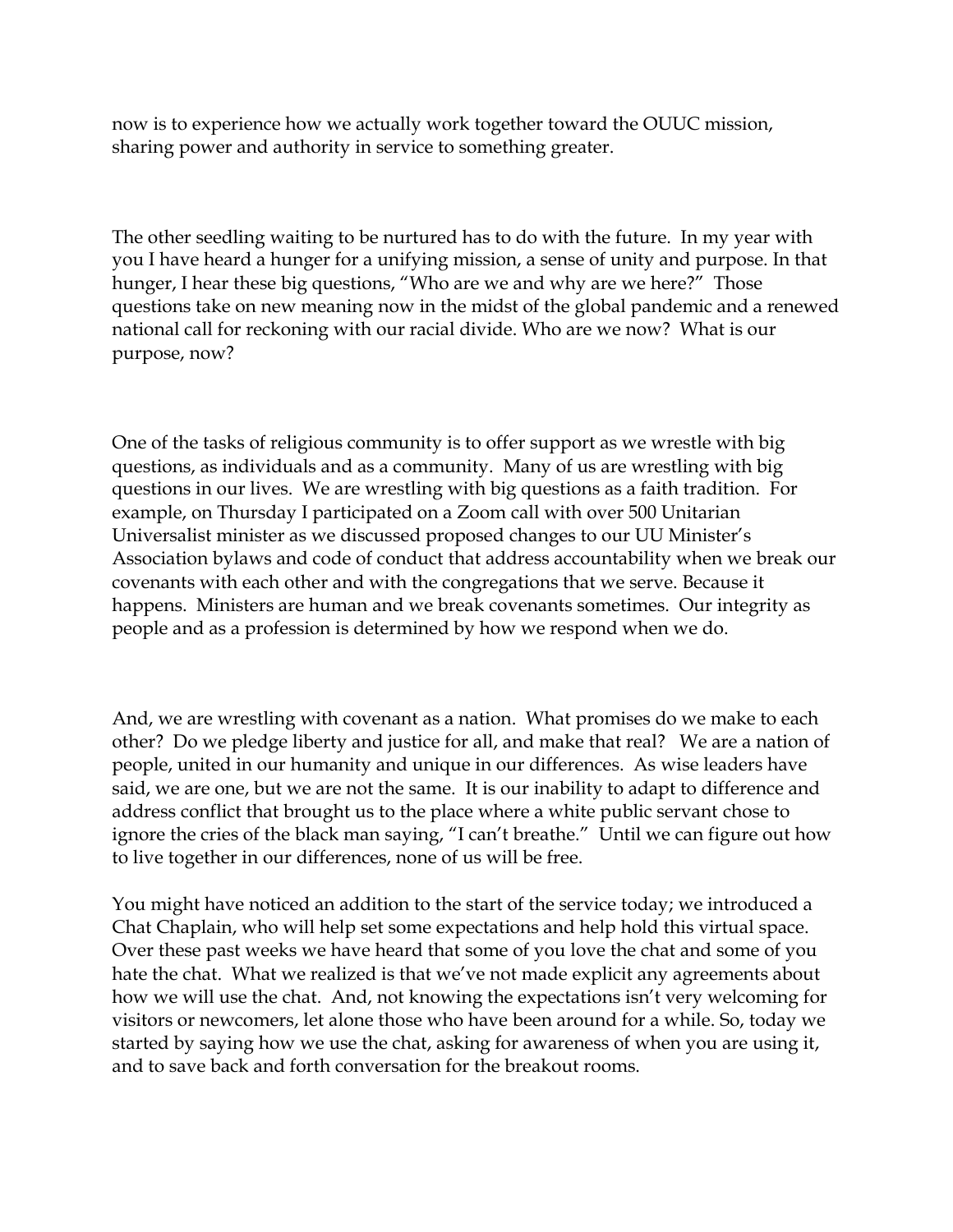New technology gives us the chance to notice that we are always in covenant, even when we are on the chat, or in a virtual service, or in the breakout rooms for coffee hour. New ways of being together doesn't mean that we leave behind our promises about how we will be together—speaking directly and honestly to each other with respect, kindness and love.

We could make a technical fix to any misuse of the chat by simply turning it off. But the real fix isn't technical, it's relational. When we make agreements about how to be in relationship and hold each other accountable when we break our agreements, we build healthy relationships and strengthen the bonds between us.

So, I am going to ask you to do two things, one now and one in the months to come. First, if you are in any group connected with OUUC, a social group, and book group, covenant circle, a team or committee, or a coffee hour breakout room, ask what your covenant is. What agreements have you made? How do you make sure that everyone who wants to can speak? Do you ask everyone to listen to understand, rather than to respond? Do you invite others to notice when they step up and step back? Are your covenants clear to everyone, including visitors? If you have a covenant, please revisit it to see if it needs adjustment for virtual gathering. And, if you don't have a covenant, please make one.

My second request is to engage with the big questions. In our next year together, I hope we will revisit our congregational covenant and wrestle with the big questions of who we are and why we are here. What will the OUUC of the future be like? It won't be like it used to. I think we know now that nothing will be.

For example, there are people here today who will continue to participate in congregational life virtually, even when we begin to gather in person again because we will continue to offer that option; people who live outside of Olympia and outside of Washington, people who are more comfortable participating from home. How will we make sure that their voices are heard and that they are seen as part of the community? It will take all of us to help hold the loss that some of us will feel as things change. And, it will take all of us to fully live into the possibilities of this community. I can't wait to see what that may be.

On June 4, 1923, Norbert Capek, who founded the Unitarian Church in Czechoslovakia, introduced a special service to his congregation in Prague. He looked for a simple ritual that would bind together his people who came from many different religious traditions and held many different beliefs. He looked to nature to find an element for communion that would symbolize the beauty of diversity. The flower communion was so popular that it became the final service before his congregation left for their Summer break every year. Introduced to the US by his wife, Maja Capek, in 1940, this ritual is used by